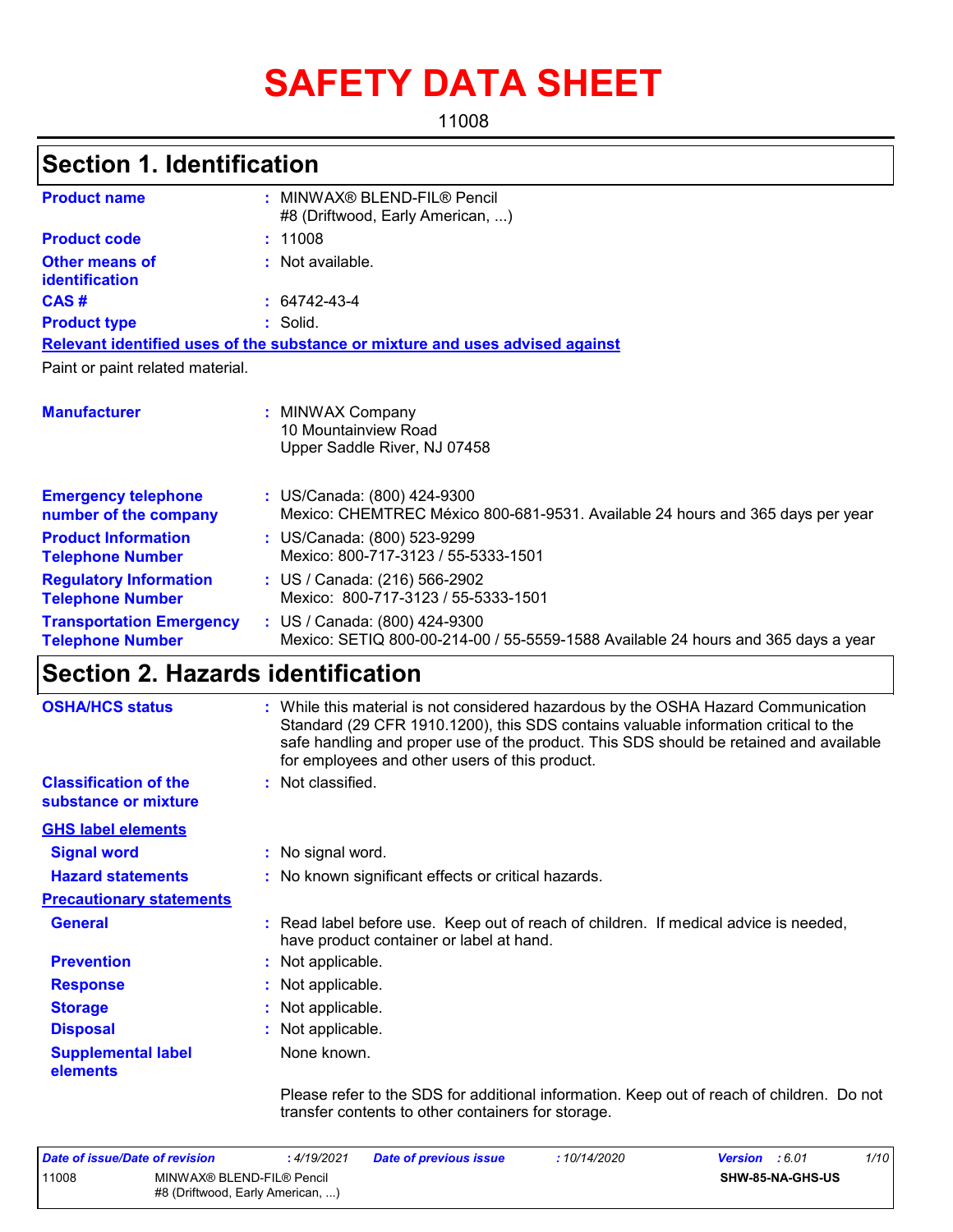### **Section 2. Hazards identification**

**Hazards not otherwise classified**

**:** None known.

## **Section 3. Composition/information on ingredients**

| Substance/mixture     | : Substance      |
|-----------------------|------------------|
| <b>Other means of</b> | : Not available. |
| identification        |                  |

#### **CAS number/other identifiers**

**CAS number :** 64742-43-4

| <b>Ingredient name</b> | % by weight | <b>CAS number</b> |
|------------------------|-------------|-------------------|
| Paraffin Wax           | 100.0       | 64742-43-4        |

Any concentration shown as a range is to protect confidentiality or is due to batch variation.

**There are no additional ingredients present which, within the current knowledge of the supplier and in the concentrations applicable, are classified as hazardous to health and hence require reporting in this section.**

**Occupational exposure limits, if available, are listed in Section 8.**

## **Section 4. First aid measures**

#### **Description of necessary first aid measures**

| <b>Eye contact</b>  | : Immediately flush eyes with plenty of water, occasionally lifting the upper and lower<br>eyelids. Check for and remove any contact lenses. Get medical attention if irritation<br>occurs.                                                                                                                                                            |
|---------------------|--------------------------------------------------------------------------------------------------------------------------------------------------------------------------------------------------------------------------------------------------------------------------------------------------------------------------------------------------------|
| <b>Inhalation</b>   | : Remove victim to fresh air and keep at rest in a position comfortable for breathing. Get<br>medical attention if symptoms occur.                                                                                                                                                                                                                     |
| <b>Skin contact</b> | : Flush contaminated skin with plenty of water. Remove contaminated clothing and<br>shoes. Get medical attention if symptoms occur.                                                                                                                                                                                                                    |
| <b>Ingestion</b>    | : Wash out mouth with water. Remove victim to fresh air and keep at rest in a position<br>comfortable for breathing. If material has been swallowed and the exposed person is<br>conscious, give small quantities of water to drink. Do not induce vomiting unless<br>directed to do so by medical personnel. Get medical attention if symptoms occur. |

#### **Protection of first-aiders :** No action shall be taken involving any personal risk or without suitable training. **Notes to physician <b>:** Treat symptomatically. Contact poison treatment specialist immediately if large quantities have been ingested or inhaled. **Specific treatments :** No specific treatment. **Most important symptoms/effects, acute and delayed Inhalation <b>:** No known significant effects or critical hazards. **Ingestion :** No known significant effects or critical hazards. **Skin contact :** No known significant effects or critical hazards. **Eye contact :** No known significant effects or critical hazards. **Over-exposure signs/symptoms Skin contact Ingestion Inhalation :** No specific data. No specific data. **:** No specific data. **: Eye contact :** No specific data. **Potential acute health effects Indication of immediate medical attention and special treatment needed, if necessary** *Date of issue/Date of revision* **:** *4/19/2021 Date of previous issue : 10/14/2020 Version : 6.01 2/10* 11008 MINWAX® BLEND-FIL® Pencil #8 (Driftwood, Early American, ...) **SHW-85-NA-GHS-US**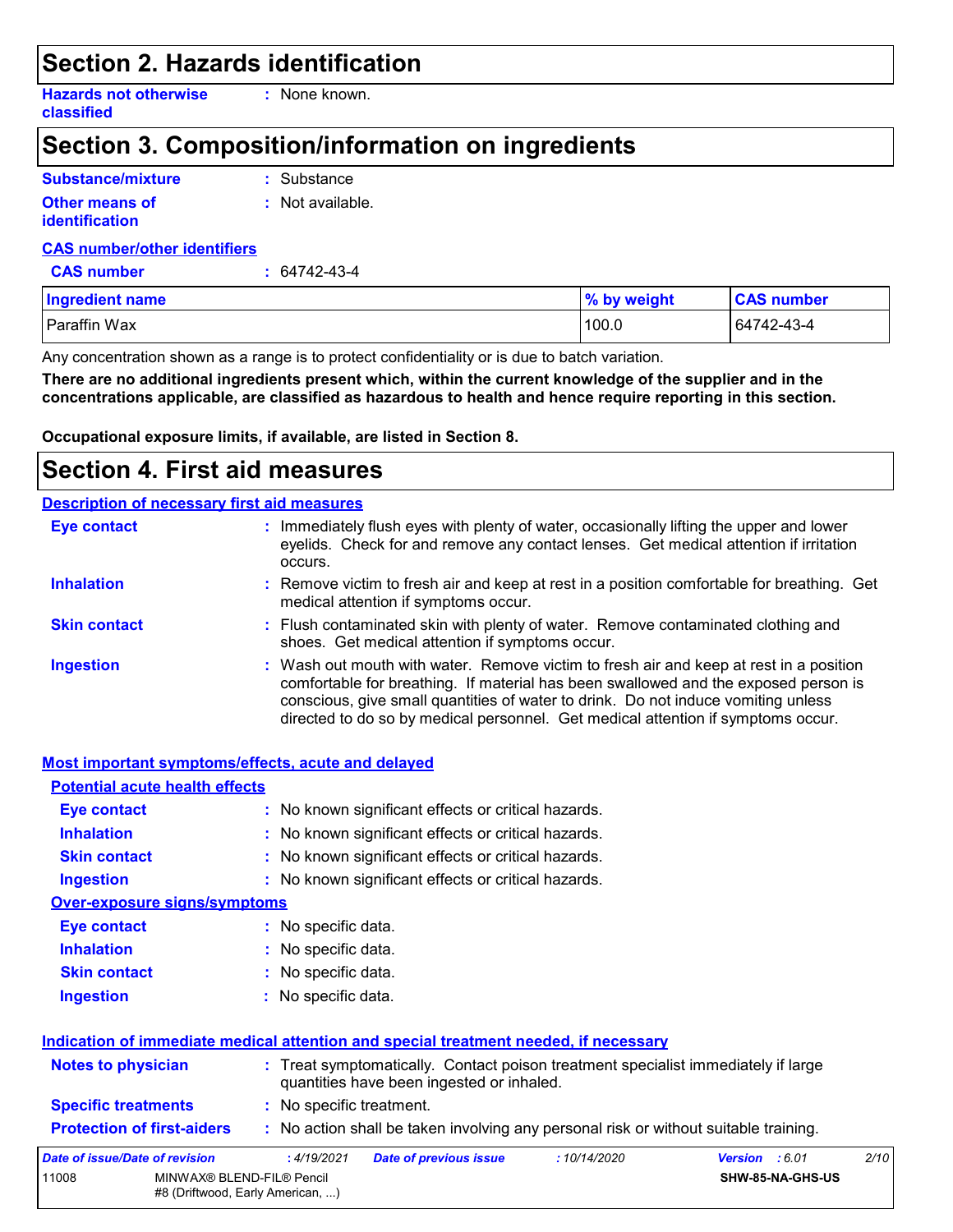### **Section 4. First aid measures**

**See toxicological information (Section 11)**

### **Section 5. Fire-fighting measures**

| <b>Extinguishing media</b>                               |                                                                                                                                                                                                     |
|----------------------------------------------------------|-----------------------------------------------------------------------------------------------------------------------------------------------------------------------------------------------------|
| <b>Suitable extinguishing</b><br>media                   | : Use an extinguishing agent suitable for the surrounding fire.                                                                                                                                     |
| <b>Unsuitable extinguishing</b><br>media                 | : None known.                                                                                                                                                                                       |
| <b>Specific hazards arising</b><br>from the chemical     | : No specific fire or explosion hazard.                                                                                                                                                             |
| <b>Hazardous thermal</b><br>decomposition products       | : No specific data.                                                                                                                                                                                 |
| <b>Special protective actions</b><br>for fire-fighters   | : Promptly isolate the scene by removing all persons from the vicinity of the incident if<br>there is a fire. No action shall be taken involving any personal risk or without suitable<br>training. |
| <b>Special protective</b><br>equipment for fire-fighters | : Fire-fighters should wear appropriate protective equipment and self-contained breathing<br>apparatus (SCBA) with a full face-piece operated in positive pressure mode.                            |

### **Section 6. Accidental release measures**

|                                                              | <b>Personal precautions, protective equipment and emergency procedures</b>                                                                                                                                                                                                           |
|--------------------------------------------------------------|--------------------------------------------------------------------------------------------------------------------------------------------------------------------------------------------------------------------------------------------------------------------------------------|
| For non-emergency<br>personnel                               | : No action shall be taken involving any personal risk or without suitable training.<br>Evacuate surrounding areas. Keep unnecessary and unprotected personnel from<br>entering. Do not touch or walk through spilled material. Put on appropriate personal<br>protective equipment. |
| For emergency responders                                     | If specialized clothing is required to deal with the spillage, take note of any information in<br>÷.<br>Section 8 on suitable and unsuitable materials. See also the information in "For non-<br>emergency personnel".                                                               |
| <b>Environmental precautions</b>                             | : Avoid dispersal of spilled material and runoff and contact with soil, waterways, drains<br>and sewers. Inform the relevant authorities if the product has caused environmental<br>pollution (sewers, waterways, soil or air).                                                      |
| <b>Methods and materials for containment and cleaning up</b> |                                                                                                                                                                                                                                                                                      |
| <b>Small spill</b>                                           | : Move containers from spill area. Vacuum or sweep up material and place in a<br>designated, labeled waste container. Dispose of via a licensed waste disposal<br>contractor.                                                                                                        |

: Move containers from spill area. Prevent entry into sewers, water courses, basements or confined areas. Vacuum or sweep up material and place in a designated, labeled waste container. Dispose of via a licensed waste disposal contractor. Note: see Section 1 for emergency contact information and Section 13 for waste disposal. **Large spill :**

### **Section 7. Handling and storage**

#### **Precautions for safe handling**

**Protective measures :** Put on appropriate personal protective equipment (see Section 8).

| Date of issue/Date of revision |                                                               | : 4/19/2021 | <b>Date of previous issue</b> | : 10/14/2020 | <b>Version</b> : 6.01 |                         | 3/10 |
|--------------------------------|---------------------------------------------------------------|-------------|-------------------------------|--------------|-----------------------|-------------------------|------|
| 11008                          | MINWAX® BLEND-FIL® Pencil<br>#8 (Driftwood, Early American, ) |             |                               |              |                       | <b>SHW-85-NA-GHS-US</b> |      |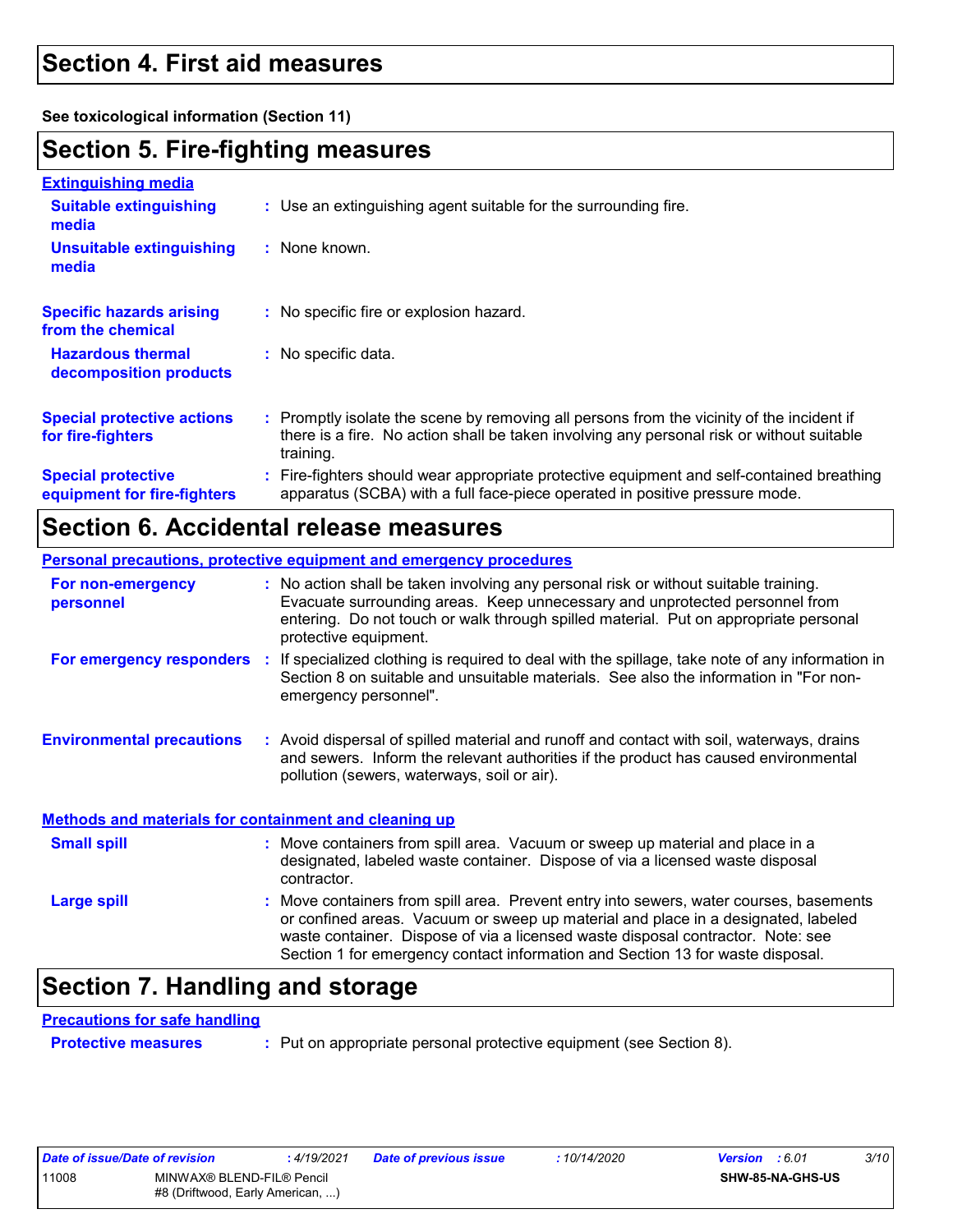## **Section 7. Handling and storage**

| <b>Advice on general</b><br>occupational hygiene                                 | : Eating, drinking and smoking should be prohibited in areas where this material is<br>handled, stored and processed. Workers should wash hands and face before eating,<br>drinking and smoking. Remove contaminated clothing and protective equipment before<br>entering eating areas. See also Section 8 for additional information on hygiene<br>measures.                                                                                                                                                                                                                      |  |
|----------------------------------------------------------------------------------|------------------------------------------------------------------------------------------------------------------------------------------------------------------------------------------------------------------------------------------------------------------------------------------------------------------------------------------------------------------------------------------------------------------------------------------------------------------------------------------------------------------------------------------------------------------------------------|--|
| <b>Conditions for safe storage,</b><br>including any<br><b>incompatibilities</b> | : Store in accordance with local regulations. Store in original container protected from<br>direct sunlight in a dry, cool and well-ventilated area, away from incompatible materials<br>(see Section 10) and food and drink. Keep container tightly closed and sealed until<br>ready for use. Containers that have been opened must be carefully resealed and kept<br>upright to prevent leakage. Do not store in unlabeled containers. Use appropriate<br>containment to avoid environmental contamination. See Section 10 for incompatible<br>materials before handling or use. |  |

## **Section 8. Exposure controls/personal protection**

**Control parameters**

#### **Occupational exposure limits (OSHA United States)**

| <b>Ingredient name</b> | CAS#       | <b>Exposure limits</b> |
|------------------------|------------|------------------------|
| Paraffin Wax           | 64742-43-4 | None.                  |

**Occupational exposure limits (Canada)**

| <b>Ingredient name</b> | CAS# | <b>Exposure limits</b> |
|------------------------|------|------------------------|
| None.                  |      |                        |

#### **Occupational exposure limits (Mexico)**

|       | CAS# | <b>Exposure limits</b> |
|-------|------|------------------------|
| None. |      |                        |

| <b>Appropriate engineering</b><br><b>controls</b> | Good general ventilation should be sufficient to control worker exposure to airborne<br>contaminants.                                                                                                                                                                                                                                                                                             |
|---------------------------------------------------|---------------------------------------------------------------------------------------------------------------------------------------------------------------------------------------------------------------------------------------------------------------------------------------------------------------------------------------------------------------------------------------------------|
| <b>Environmental exposure</b><br><b>controls</b>  | Emissions from ventilation or work process equipment should be checked to ensure<br>they comply with the requirements of environmental protection legislation. In some<br>cases, fume scrubbers, filters or engineering modifications to the process equipment<br>will be necessary to reduce emissions to acceptable levels.                                                                     |
| <b>Individual protection measures</b>             |                                                                                                                                                                                                                                                                                                                                                                                                   |
| <b>Hygiene measures</b>                           | : Wash hands, forearms and face thoroughly after handling chemical products, before<br>eating, smoking and using the lavatory and at the end of the working period.<br>Appropriate techniques should be used to remove potentially contaminated clothing.<br>Wash contaminated clothing before reusing. Ensure that eyewash stations and safety<br>showers are close to the workstation location. |
| <b>Eye/face protection</b>                        | Safety eyewear complying with an approved standard should be used when a risk<br>assessment indicates this is necessary to avoid exposure to liquid splashes, mists,<br>gases or dusts. If contact is possible, the following protection should be worn, unless<br>the assessment indicates a higher degree of protection: safety glasses with side-<br>shields.                                  |
| <b>Skin protection</b>                            |                                                                                                                                                                                                                                                                                                                                                                                                   |
| <b>Hand protection</b>                            | : Chemical-resistant, impervious gloves complying with an approved standard should be<br>worn at all times when handling chemical products if a risk assessment indicates this is<br>necessary.                                                                                                                                                                                                   |

| Date of issue/Date of revision |                                                               | <u>:</u> 4/19/2021 | <b>Date of previous issue</b> | : 10/14/2020 | <b>Version</b> : 6.01 |                         | 4/10 |
|--------------------------------|---------------------------------------------------------------|--------------------|-------------------------------|--------------|-----------------------|-------------------------|------|
| 11008                          | MINWAX® BLEND-FIL® Pencil<br>#8 (Driftwood, Early American, ) |                    |                               |              |                       | <b>SHW-85-NA-GHS-US</b> |      |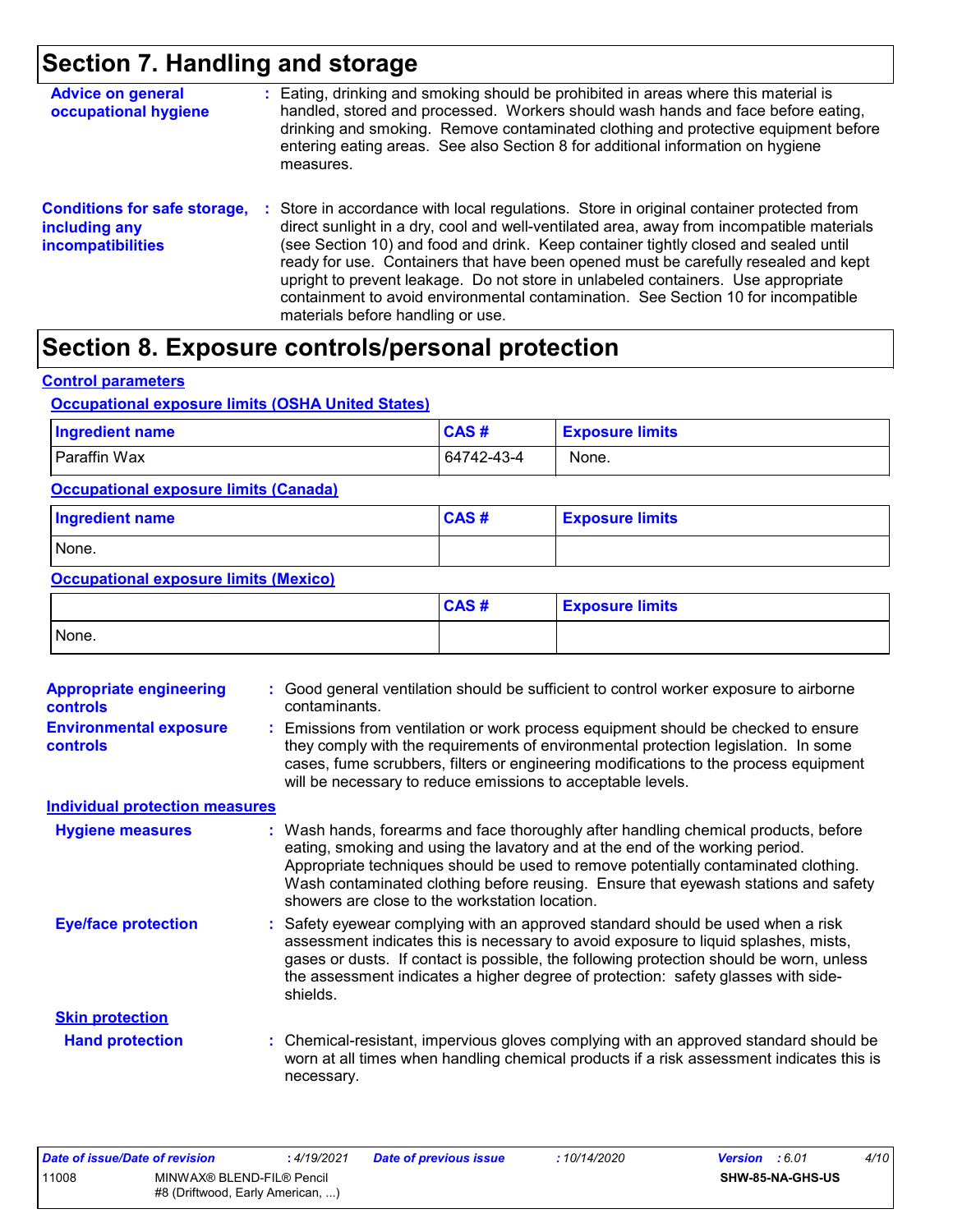## **Section 8. Exposure controls/personal protection**

| <b>Body protection</b>        | : Personal protective equipment for the body should be selected based on the task being<br>performed and the risks involved and should be approved by a specialist before<br>handling this product.                                                                                 |
|-------------------------------|-------------------------------------------------------------------------------------------------------------------------------------------------------------------------------------------------------------------------------------------------------------------------------------|
| <b>Other skin protection</b>  | : Appropriate footwear and any additional skin protection measures should be selected<br>based on the task being performed and the risks involved and should be approved by a<br>specialist before handling this product.                                                           |
| <b>Respiratory protection</b> | : Based on the hazard and potential for exposure, select a respirator that meets the<br>appropriate standard or certification. Respirators must be used according to a<br>respiratory protection program to ensure proper fitting, training, and other important<br>aspects of use. |

## **Section 9. Physical and chemical properties**

| <b>Appearance</b>                                 |                                                                 |  |
|---------------------------------------------------|-----------------------------------------------------------------|--|
| <b>Physical state</b>                             | $:$ Solid.                                                      |  |
| <b>Color</b>                                      | : Not available.                                                |  |
| Odor                                              | : Not available.                                                |  |
| <b>Odor threshold</b>                             | : Not available.                                                |  |
| pH                                                | : Not applicable.                                               |  |
| <b>Melting point/freezing point</b>               | : Not available.                                                |  |
| <b>Boiling point/boiling range</b>                | : Not available.                                                |  |
| <b>Flash point</b>                                | : Closed cup: Not applicable.                                   |  |
| <b>Evaporation rate</b>                           | : Not available.                                                |  |
| <b>Flammability (solid, gas)</b>                  | : Not available.                                                |  |
| Lower and upper explosive<br>(flammable) limits   | : Not available.                                                |  |
| <b>Vapor pressure</b>                             | : Not relevant/applicable due to nature of the product.         |  |
| <b>Vapor density</b>                              | : Not available.                                                |  |
| <b>Relative density</b>                           | : 0.81                                                          |  |
| <b>Solubility</b>                                 | : Not available.                                                |  |
| <b>Partition coefficient: n-</b><br>octanol/water | : Not available.                                                |  |
| <b>Auto-ignition temperature</b>                  | : Not available.                                                |  |
| <b>Decomposition temperature</b>                  | : Not available.                                                |  |
| <b>Viscosity</b>                                  | Kinematic (40°C (104°F)): >0.205 cm <sup>2</sup> /s (>20.5 cSt) |  |
| <b>Molecular weight</b>                           | Not applicable.                                                 |  |
| <b>Aerosol product</b>                            |                                                                 |  |
| <b>Heat of combustion</b>                         | : $43.7$ kJ/g                                                   |  |

## **Section 10. Stability and reactivity**

| <b>Reactivity</b>                                   | : No specific test data related to reactivity available for this product or its ingredients. |
|-----------------------------------------------------|----------------------------------------------------------------------------------------------|
| <b>Chemical stability</b>                           | : The product is stable.                                                                     |
| <b>Possibility of hazardous</b><br><b>reactions</b> | : Under normal conditions of storage and use, hazardous reactions will not occur.            |
| <b>Conditions to avoid</b>                          | : No specific data.                                                                          |

| Date of issue/Date of revision |                                                               | : 4/19/2021 | <b>Date of previous issue</b> | : 10/14/2020 | <b>Version</b> : 6.01   | 5/10 |
|--------------------------------|---------------------------------------------------------------|-------------|-------------------------------|--------------|-------------------------|------|
| 11008                          | MINWAX® BLEND-FIL® Pencil<br>#8 (Driftwood, Early American, ) |             |                               |              | <b>SHW-85-NA-GHS-US</b> |      |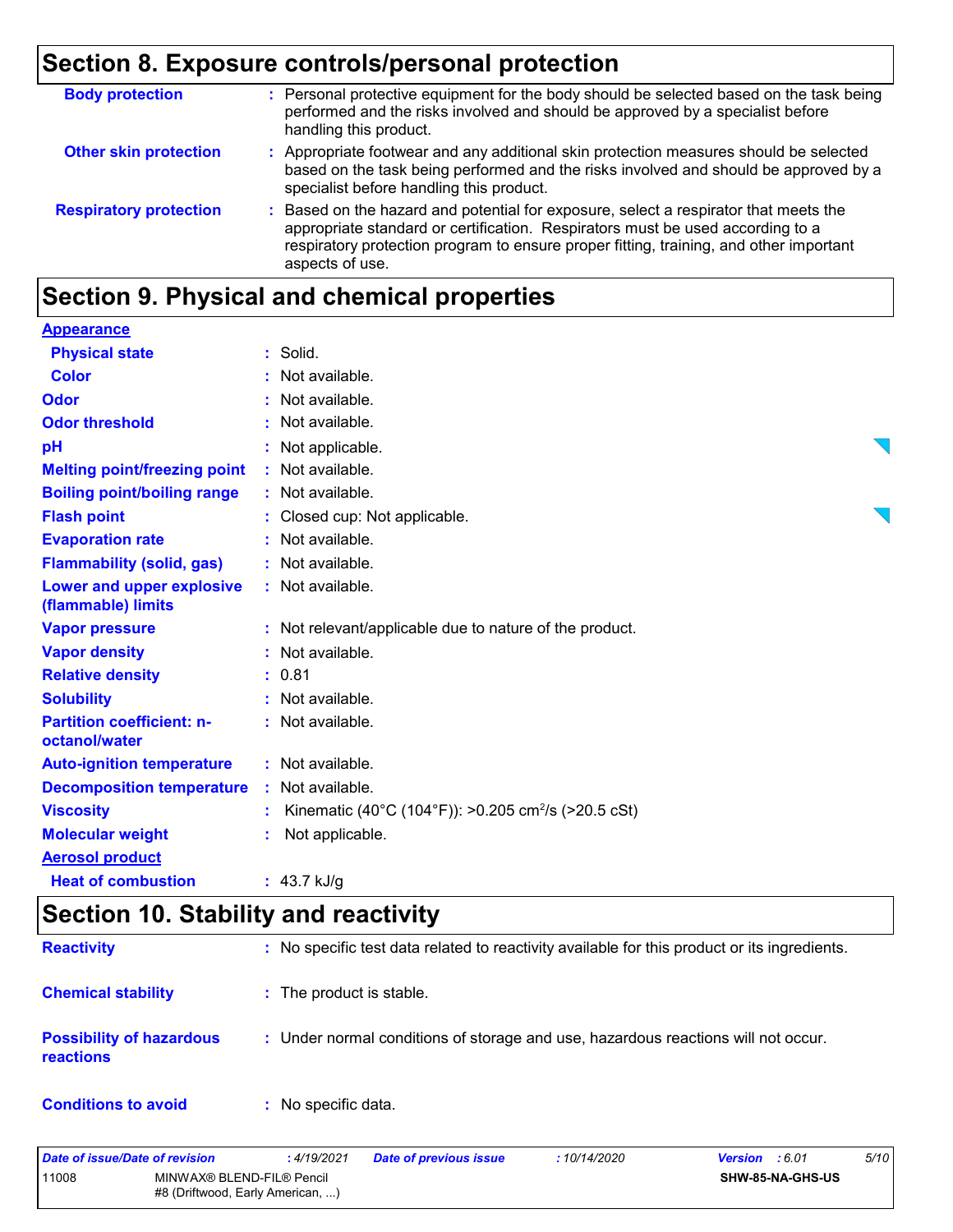### **Section 10. Stability and reactivity**

**Incompatible materials :**

: No specific data.

#### **Hazardous decomposition products** Under normal conditions of storage and use, hazardous decomposition products should **:** not be produced.

### **Section 11. Toxicological information**

#### **Information on toxicological effects**

**Acute toxicity**

Not available.

#### **Irritation/Corrosion**

Not available.

#### **Sensitization**

Not available.

**Mutagenicity**

Not available.

#### **Carcinogenicity**

Not available.

#### **Reproductive toxicity**

Not available.

**Teratogenicity**

Not available.

#### **Specific target organ toxicity (single exposure)**

Not available.

#### **Specific target organ toxicity (repeated exposure)**

Not available.

### **Aspiration hazard**

Not available.

#### **Information on the likely routes of exposure Inhalation :** No known significant effects or critical hazards. **Ingestion :** No known significant effects or critical hazards. **Skin contact :** No known significant effects or critical hazards. **Eye contact :** No known significant effects or critical hazards. **:** Not available. **Potential acute health effects**

|                     | <u>Symptoms related to the physical, chemical and toxicological characteristics</u> |
|---------------------|-------------------------------------------------------------------------------------|
| Eye contact         | : No specific data.                                                                 |
| <b>Inhalation</b>   | : No specific data.                                                                 |
| <b>Skin contact</b> | : No specific data.                                                                 |
| <b>Ingestion</b>    | : No specific data.                                                                 |

#### **Delayed and immediate effects and also chronic effects from short and long term exposure**

| Date of issue/Date of revision |                                                               | :4/19/2021 | <b>Date of previous issue</b> | : 10/14/2020 | <b>Version</b> : 6.01 |                         | 6/10 |
|--------------------------------|---------------------------------------------------------------|------------|-------------------------------|--------------|-----------------------|-------------------------|------|
| 11008                          | MINWAX® BLEND-FIL® Pencil<br>#8 (Driftwood, Early American, ) |            |                               |              |                       | <b>SHW-85-NA-GHS-US</b> |      |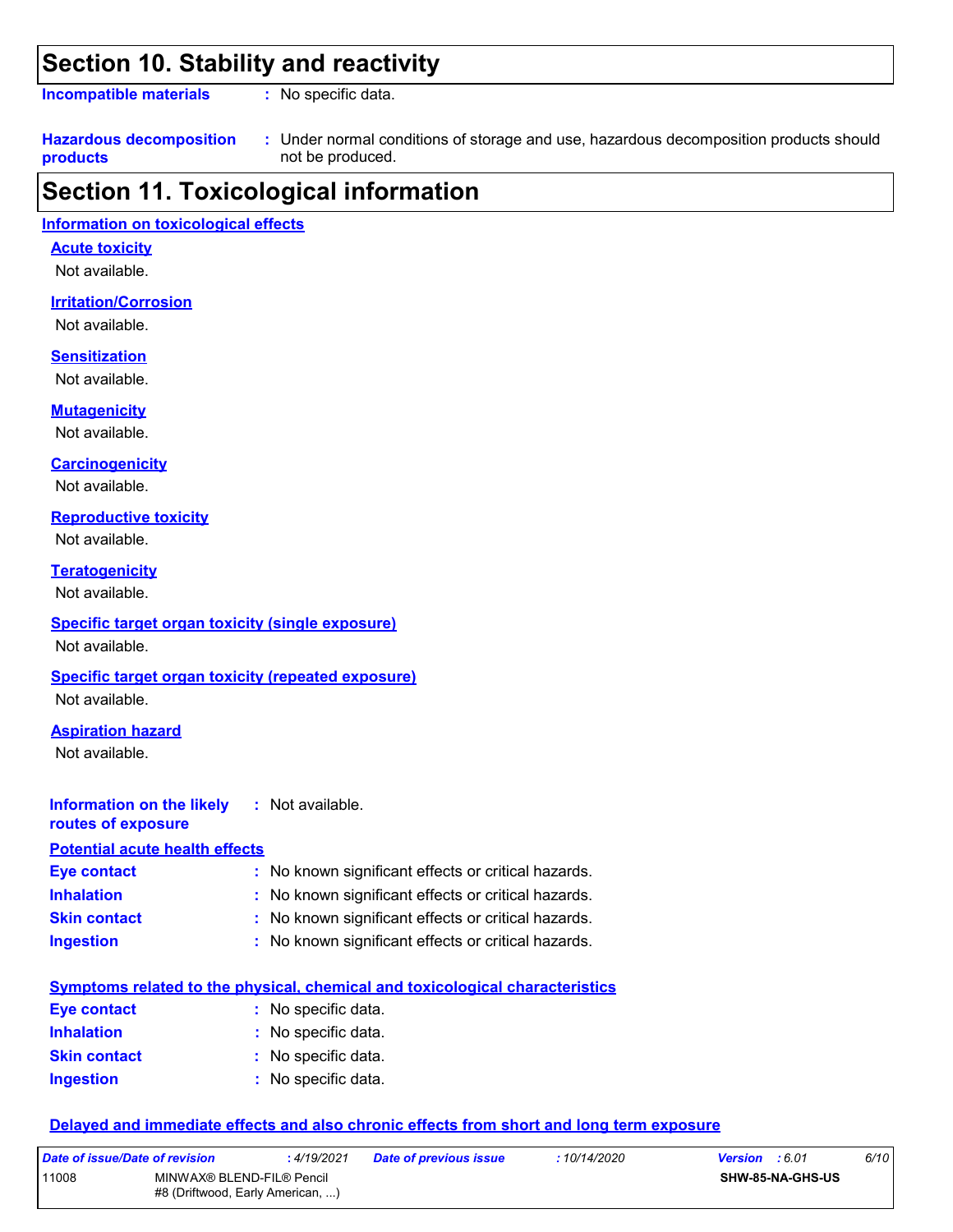## **Section 11. Toxicological information**

| <b>Short term exposure</b>                        |                                                     |
|---------------------------------------------------|-----------------------------------------------------|
| <b>Potential immediate</b><br><b>effects</b>      | $:$ Not available.                                  |
| <b>Potential delayed effects</b>                  | $:$ Not available.                                  |
| <b>Long term exposure</b>                         |                                                     |
| <b>Potential immediate</b><br>effects             | $:$ Not available.                                  |
| <b>Potential delayed effects : Not available.</b> |                                                     |
| <b>Potential chronic health effects</b>           |                                                     |
| Not available.                                    |                                                     |
| <b>General</b>                                    | : No known significant effects or critical hazards. |
| <b>Carcinogenicity</b>                            | : No known significant effects or critical hazards. |
| <b>Mutagenicity</b>                               | : No known significant effects or critical hazards. |
| <b>Teratogenicity</b>                             | No known significant effects or critical hazards.   |
| <b>Developmental effects</b>                      | : No known significant effects or critical hazards. |
| <b>Fertility effects</b>                          | No known significant effects or critical hazards.   |
|                                                   |                                                     |

**Numerical measures of toxicity** Not available. **Acute toxicity estimates**

## **Section 12. Ecological information**

#### **Toxicity**

Not available.

#### **Persistence and degradability**

Not available.

#### **Bioaccumulative potential**

Not available.

#### **Mobility in soil**

**Soil/water partition coefficient (KOC)**

**:** Not available.

**Other adverse effects** : No known significant effects or critical hazards.

| Date of issue/Date of revision |                                                               | : 4/19/2021 | <b>Date of previous issue</b> | : 10/14/2020 | <b>Version</b> : 6.01   | 7/10 |
|--------------------------------|---------------------------------------------------------------|-------------|-------------------------------|--------------|-------------------------|------|
| 11008                          | MINWAX® BLEND-FIL® Pencil<br>#8 (Driftwood, Early American, ) |             |                               |              | <b>SHW-85-NA-GHS-US</b> |      |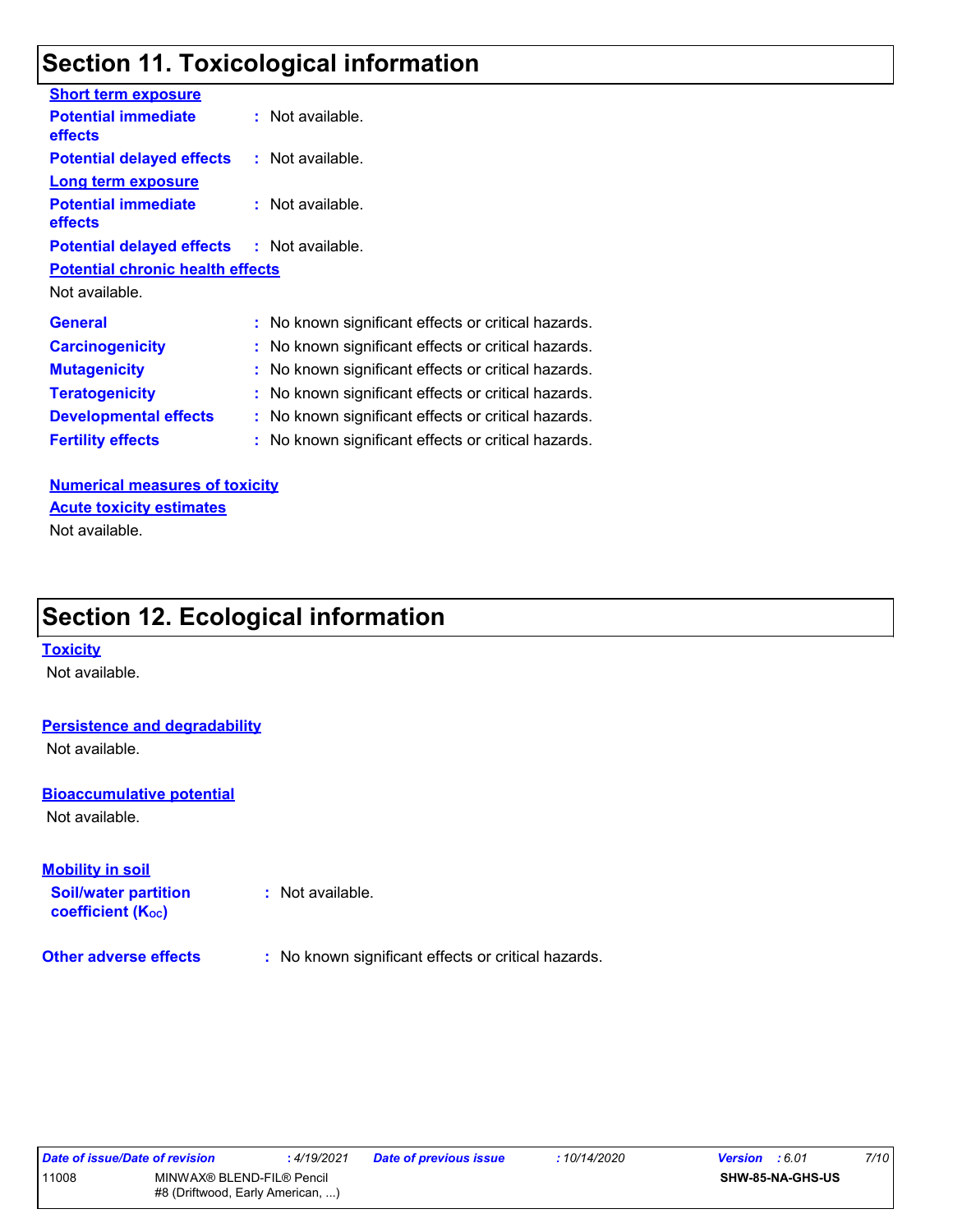## **Section 13. Disposal considerations**

#### **Disposal methods :**

The generation of waste should be avoided or minimized wherever possible. Disposal of this product, solutions and any by-products should at all times comply with the requirements of environmental protection and waste disposal legislation and any regional local authority requirements. Dispose of surplus and non-recyclable products via a licensed waste disposal contractor. Waste should not be disposed of untreated to the sewer unless fully compliant with the requirements of all authorities with jurisdiction. Waste packaging should be recycled. Incineration or landfill should only be considered when recycling is not feasible. This material and its container must be disposed of in a safe way. Empty containers or liners may retain some product residues. Avoid dispersal of spilled material and runoff and contact with soil, waterways, drains and sewers.

## **Section 14. Transport information**

|                                                          | <b>DOT</b><br><b>Classification</b> | <b>TDG</b><br><b>Classification</b>                                                                                                                                                                                                                                                                                                                                                                                                                                                                                                                                                                                                                                                 | <b>Mexico</b><br><b>Classification</b> | <b>IATA</b>    | <b>IMDG</b>    |
|----------------------------------------------------------|-------------------------------------|-------------------------------------------------------------------------------------------------------------------------------------------------------------------------------------------------------------------------------------------------------------------------------------------------------------------------------------------------------------------------------------------------------------------------------------------------------------------------------------------------------------------------------------------------------------------------------------------------------------------------------------------------------------------------------------|----------------------------------------|----------------|----------------|
| <b>UN number</b>                                         | Not regulated.                      | Not regulated.                                                                                                                                                                                                                                                                                                                                                                                                                                                                                                                                                                                                                                                                      | Not regulated.                         | Not regulated. | Not regulated. |
| <b>UN proper</b><br>shipping name                        |                                     |                                                                                                                                                                                                                                                                                                                                                                                                                                                                                                                                                                                                                                                                                     |                                        |                |                |
| <b>Transport</b><br>hazard class(es)                     |                                     |                                                                                                                                                                                                                                                                                                                                                                                                                                                                                                                                                                                                                                                                                     |                                        |                |                |
| <b>Packing group</b>                                     |                                     |                                                                                                                                                                                                                                                                                                                                                                                                                                                                                                                                                                                                                                                                                     |                                        |                |                |
| <b>Environmental</b><br>hazards                          | No.                                 | No.                                                                                                                                                                                                                                                                                                                                                                                                                                                                                                                                                                                                                                                                                 | No.                                    | No.            | No.            |
| <b>Additional</b><br><b>information</b>                  |                                     |                                                                                                                                                                                                                                                                                                                                                                                                                                                                                                                                                                                                                                                                                     |                                        |                |                |
| <b>Special precautions for user :</b>                    |                                     | Multi-modal shipping descriptions are provided for informational purposes and do not<br>consider container sizes. The presence of a shipping description for a particular<br>mode of transport (sea, air, etc.), does not indicate that the product is packaged<br>suitably for that mode of transport. All packaging must be reviewed for suitability<br>prior to shipment, and compliance with the applicable regulations is the sole<br>responsibility of the person offering the product for transport. People loading and<br>unloading dangerous goods must be trained on all of the risks deriving from the<br>substances and on all actions in case of emergency situations. |                                        |                |                |
| <b>Transport in bulk according</b><br>to IMO instruments | : Not available.                    |                                                                                                                                                                                                                                                                                                                                                                                                                                                                                                                                                                                                                                                                                     |                                        |                |                |
|                                                          |                                     | <b>Proper shipping name</b>                                                                                                                                                                                                                                                                                                                                                                                                                                                                                                                                                                                                                                                         | : Not available.                       |                |                |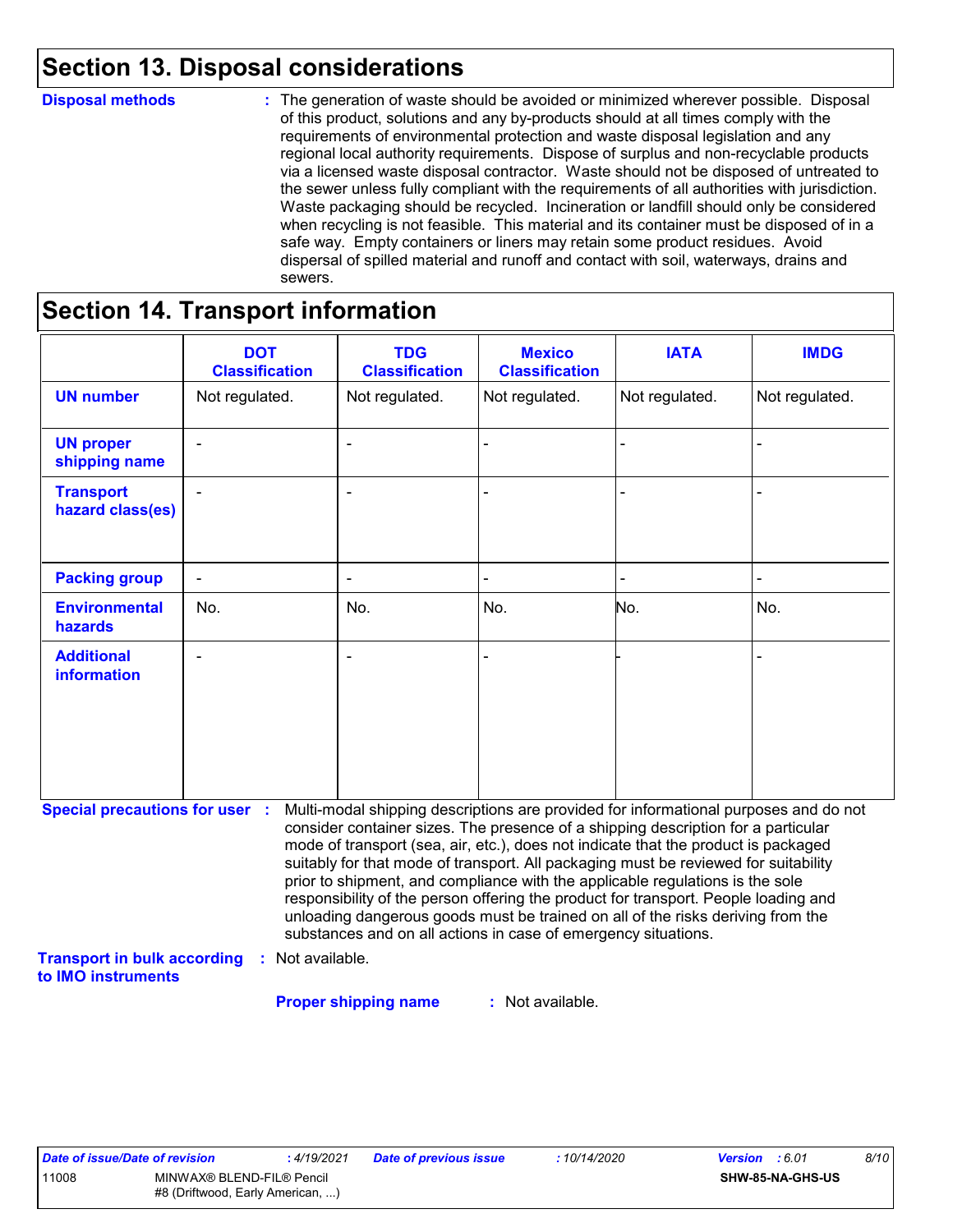## **Section 15. Regulatory information**

#### **SARA 313**

SARA 313 (40 CFR 372.45) supplier notification can be found on the Environmental Data Sheet.

#### **California Prop. 65**

| Not applicable.                  |                                                                                                                                                                                                                                                                                                                                                                                                                                                                                                                               |
|----------------------------------|-------------------------------------------------------------------------------------------------------------------------------------------------------------------------------------------------------------------------------------------------------------------------------------------------------------------------------------------------------------------------------------------------------------------------------------------------------------------------------------------------------------------------------|
| <b>International requlations</b> |                                                                                                                                                                                                                                                                                                                                                                                                                                                                                                                               |
| <b>International lists</b>       | : Australia inventory (AIIC): Not determined.<br>China inventory (IECSC): Not determined.<br>Japan inventory (CSCL): Not determined.<br>Japan inventory (ISHL): Not determined.<br>Korea inventory (KECI): Not determined.<br>New Zealand Inventory of Chemicals (NZIoC): Not determined.<br>Philippines inventory (PICCS): Not determined.<br>Taiwan Chemical Substances Inventory (TCSI): Not determined.<br>Thailand inventory: Not determined.<br>Turkey inventory: Not determined.<br>Vietnam inventory: Not determined. |

### **Section 16. Other information**

**Hazardous Material Information System (U.S.A.)**



**The customer is responsible for determining the PPE code for this material. For more information on HMIS® Personal Protective Equipment (PPE) codes, consult the HMIS® Implementation Manual.**

**Caution: HMIS® ratings are based on a 0-4 rating scale, with 0 representing minimal hazards or risks, and 4 representing significant hazards or risks. Although HMIS® ratings and the associated label are not required on SDSs or products leaving a facility under 29 CFR 1910.1200, the preparer may choose to provide them. HMIS® ratings are to be used with a fully implemented HMIS® program. HMIS® is a registered trademark and service mark of the American Coatings Association, Inc.**

**Procedure used to derive the classification**

|                                   | <b>Classification</b>                                                                                                                                                                                                                                                                                                                                                                                                                                                                                                                                    | <b>Justification</b>   |
|-----------------------------------|----------------------------------------------------------------------------------------------------------------------------------------------------------------------------------------------------------------------------------------------------------------------------------------------------------------------------------------------------------------------------------------------------------------------------------------------------------------------------------------------------------------------------------------------------------|------------------------|
| Not classified.                   |                                                                                                                                                                                                                                                                                                                                                                                                                                                                                                                                                          |                        |
| <b>History</b>                    |                                                                                                                                                                                                                                                                                                                                                                                                                                                                                                                                                          |                        |
| <b>Date of printing</b>           | : 4/19/2021                                                                                                                                                                                                                                                                                                                                                                                                                                                                                                                                              |                        |
| Date of issue/Date of<br>revision | : 4/19/2021                                                                                                                                                                                                                                                                                                                                                                                                                                                                                                                                              |                        |
| Date of previous issue            | : 10/14/2020                                                                                                                                                                                                                                                                                                                                                                                                                                                                                                                                             |                        |
| <b>Version</b>                    | : 6.01                                                                                                                                                                                                                                                                                                                                                                                                                                                                                                                                                   |                        |
| <b>Key to abbreviations</b>       | $:$ ATE = Acute Toxicity Estimate<br>BCF = Bioconcentration Factor<br>GHS = Globally Harmonized System of Classification and Labelling of Chemicals<br>IATA = International Air Transport Association<br>IBC = Intermediate Bulk Container<br><b>IMDG = International Maritime Dangerous Goods</b><br>LogPow = logarithm of the octanol/water partition coefficient<br>MARPOL = International Convention for the Prevention of Pollution From Ships, 1973<br>as modified by the Protocol of 1978. ("Marpol" = marine pollution)<br>$N/A = Not available$ |                        |
| Date of issue/Date of revision    | : 4/19/2021<br>:10/14/2020<br><b>Date of previous issue</b>                                                                                                                                                                                                                                                                                                                                                                                                                                                                                              | 9/10<br>Version : 6.01 |
| 11008                             | MINWAX® BLEND-FIL® Pencil<br>#8 (Driftwood, Early American, )                                                                                                                                                                                                                                                                                                                                                                                                                                                                                            | SHW-85-NA-GHS-US       |